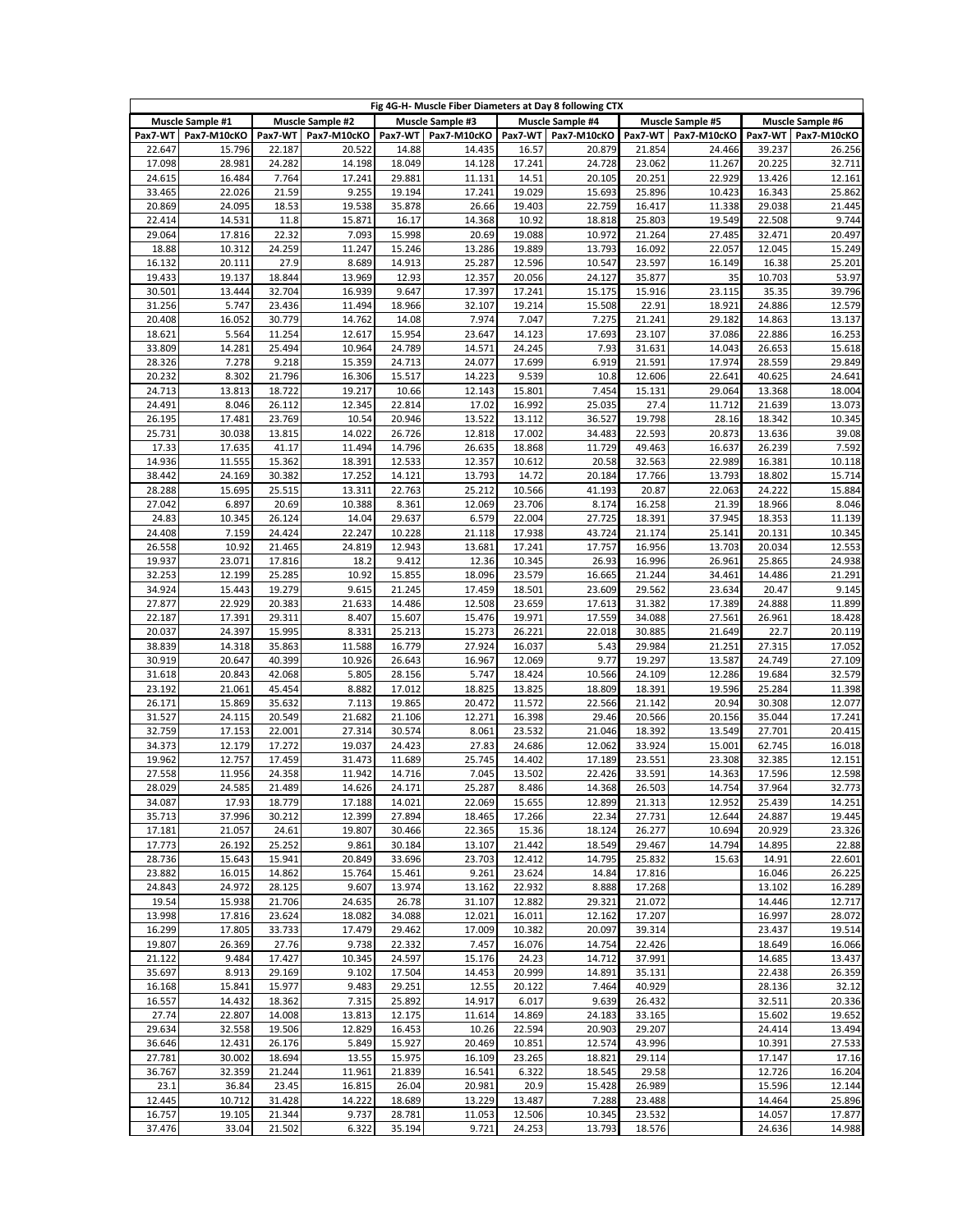| 24.185 | 23.226 | 17.188 | 8.94   | 15.399 | 11.655 | 13.575 | 12.379 | 32.941 | 22.626 | 12.193 |
|--------|--------|--------|--------|--------|--------|--------|--------|--------|--------|--------|
| 18.573 | 20.115 | 20.286 | 29.361 | 24.903 | 9.955  | 22.414 | 21.538 | 12.644 | 11.067 | 18.175 |
| 20.456 | 15.517 | 18.73  | 18.029 | 12.606 | 18.922 | 29.773 | 20.274 | 33.077 | 17.375 | 27.011 |
|        |        |        |        |        |        |        |        |        |        |        |
| 17.33  | 20.856 | 25.107 | 10.657 | 32.269 | 12.539 | 19.903 | 14.123 | 23.215 | 13.793 | 21.052 |
| 19.477 | 7.964  | 22.593 | 13.793 | 23.819 | 23.29  | 15.447 | 24.66  | 32.642 | 19.776 | 11.836 |
| 35.4   | 16.092 | 10.675 | 10.738 | 22.55  | 6.873  | 24.677 | 18.546 | 28.177 | 17.799 | 14.398 |
|        |        |        |        |        |        |        |        |        |        |        |
| 20.997 | 12.644 | 13.015 | 12.665 | 30.264 | 10.215 | 18.687 | 16.19  | 26.837 | 24.261 | 17.241 |
| 25.65  | 17.745 | 16.401 | 26.688 | 34.059 | 18.051 | 25.855 | 9.579  | 31.496 | 15.803 | 25.287 |
| 32.857 | 10.061 | 22.643 | 20.69  | 19.158 | 15.491 | 31.235 | 19.234 | 30.46  | 36.672 | 16.065 |
| 17.947 | 13.757 | 29.81  | 13.387 | 29.646 | 18.169 | 26.687 | 9.756  | 20.018 | 24.739 | 14.469 |
|        |        |        |        |        |        |        |        |        |        |        |
| 23.927 | 15.982 | 19.773 | 16.638 | 17.535 | 14.377 | 19.752 | 14.363 | 21.429 | 16.272 | 7.162  |
| 11.222 | 12.774 | 24.872 | 24.713 | 20.388 | 9.407  | 24.954 | 26.313 | 26.784 | 9.47   | 22.066 |
| 24.153 | 13.222 | 47.091 | 13.274 | 30.407 | 16.796 | 21.907 | 24.985 | 27.783 | 31.121 | 14.273 |
|        |        |        |        |        |        |        |        |        |        |        |
| 13.958 | 13.259 | 30.479 | 25.372 | 27.739 | 9.956  | 22.847 | 9.608  | 18.299 | 28.579 | 16.199 |
| 20.21  | 14.106 | 33.908 | 20.699 | 25.849 | 20.69  | 25.456 | 14.736 | 28.178 | 10.338 | 28.287 |
| 27.216 | 16.364 | 29.252 | 11.661 | 33.498 | 12.286 | 21.495 | 18.415 | 29.52  | 12.644 | 19.555 |
| 20.367 | 26.754 | 35.702 | 15.41  | 18.805 | 17.295 | 20.084 | 18.863 | 25.862 | 17.205 | 10.566 |
|        |        |        |        |        |        |        |        |        |        |        |
| 19.772 | 9.424  | 48.104 | 3.959  | 24.522 | 21.119 | 13.793 | 11.772 | 29.665 | 13.793 | 18.966 |
| 22.249 | 10.416 | 25.701 | 13.354 | 14.178 | 13.869 | 15.754 | 11.251 | 30.628 | 18.805 | 34.949 |
| 22.692 | 11.201 | 18.299 | 10.217 | 31.558 | 16.907 | 22.078 | 10.685 | 26.437 | 17.621 | 10.11  |
|        |        |        |        |        |        |        |        |        |        |        |
| 25.095 | 13.551 | 25.53  | 25.268 | 28.501 | 16.81  | 11.794 | 8.786  | 24.624 | 16.647 | 16.897 |
| 9.775  | 39.416 | 30.4   | 15.035 | 33.656 | 16.575 | 18.117 | 12.335 | 24.797 | 26.343 | 47.323 |
| 31.864 | 11.016 | 18.958 | 15.389 | 32.521 | 14.061 | 23.3   | 19.222 | 28.817 | 19.789 | 20.929 |
| 20.502 | 8.621  | 18.391 | 26.821 | 41.007 | 15.236 | 16.766 | 14.324 | 31.129 | 20.719 | 18.958 |
|        |        |        |        |        |        |        |        |        |        |        |
| 19.01  | 9.006  | 28.702 | 10.507 | 37.433 | 8.449  | 24.981 | 42.015 | 31.686 | 23.702 | 18.976 |
| 20.362 | 22.989 | 22.115 | 12.649 | 25.604 | 11.555 | 16.113 | 20.627 | 27.011 | 22.692 | 18.966 |
| 11.867 | 23.453 | 31.913 | 13.112 | 35.36  | 14.622 | 23.195 | 10.091 | 19.363 | 22.582 | 13.377 |
|        |        |        |        |        |        |        |        |        |        |        |
| 15.607 | 7.59   | 37.298 | 24.518 | 21.408 | 8.875  | 32.774 | 6.572  | 30.922 | 39.436 | 10.855 |
| 15.717 | 15.041 | 35.309 | 14.305 | 29.765 | 12.598 | 28.06  | 16.763 | 27.727 | 24.138 | 14.424 |
| 17.727 | 22.895 | 40.192 | 18.416 | 26.787 | 20.479 | 25.324 | 9.831  | 27.464 | 12.193 | 28.058 |
| 24.303 | 24.938 | 25.537 | 20.845 | 13.248 | 22.051 | 24.801 | 13.342 | 19.419 | 23.017 | 13.484 |
|        |        |        |        |        |        |        |        |        |        |        |
| 10.067 | 16.11  | 26.112 | 11.396 | 28.173 | 29.428 | 26.678 | 33.757 | 23.721 | 31.237 | 17.972 |
| 18.184 | 11.198 | 17.284 | 9.961  | 25.564 | 23.526 | 25.438 | 23.563 | 25.503 | 34.689 | 14.977 |
| 8.654  | 18.772 | 24.068 | 23.475 | 35.632 | 10.674 | 24.613 | 10.069 | 32.655 | 13.767 | 15.329 |
| 15.999 | 20.777 | 29.121 | 16.451 | 16.331 | 31.546 | 19.511 | 3.113  | 24.887 | 15.347 | 31.767 |
|        |        |        |        |        |        |        |        |        |        |        |
| 11.502 | 19.187 | 21.138 | 13.609 | 20.315 | 9.848  | 33.082 | 18.425 | 26.4   | 23.434 | 19.22  |
| 21.735 | 13.94  | 25.52  | 12.597 | 33.73  | 13.669 | 16.422 | 21.645 | 23.954 | 19.599 | 24.867 |
| 31.043 | 19.613 | 43.553 | 13.955 | 30.372 | 11.016 | 13.863 | 9.414  | 26.922 | 21.353 | 13.817 |
|        |        |        |        |        |        |        |        |        |        |        |
| 16.429 | 6.692  | 21.865 | 19.895 | 31.321 | 6.143  | 29.634 | 14.949 | 19.094 | 21.062 | 19.492 |
| 25.168 | 4.989  | 28.992 | 26.775 | 23.864 | 33.504 | 21.751 | 25.88  | 22.989 | 23.988 | 18.371 |
| 12.585 | 14.053 | 24.283 | 13.994 | 40.066 | 20.793 | 24.383 | 19.763 | 16.859 | 13.588 | 23.917 |
| 22.199 | 14.221 | 29.658 | 25.298 | 29.849 | 34.866 | 29.64  | 9.347  | 33.094 | 23.563 | 13.505 |
|        |        |        |        |        |        |        |        |        |        |        |
| 20.771 | 25.291 | 23.985 | 8.641  | 26.917 | 19.601 | 26.484 | 14.368 | 22.222 | 28.377 | 19.064 |
| 18.264 | 16.322 | 28.076 | 14.67  | 33.164 | 12.965 | 25.192 | 24.715 | 30.177 | 24.245 | 23.88  |
| 30.835 | 9.43   | 25.477 | 14.886 | 28.327 | 28.738 | 23.561 | 16.263 | 27.828 | 19.581 | 31.604 |
| 25.295 | 20.041 | 41.04  | 17.131 | 32.648 | 23.256 | 25.196 | 13.208 |        | 34.426 | 17.826 |
|        |        |        |        |        |        |        |        |        |        |        |
| 25.502 | 17.692 | 11.907 | 13.439 | 19.458 | 11.712 | 18.615 | 15.603 |        | 25.182 | 12.001 |
| 15.818 | 10.615 | 14.219 | 14.03  | 23.914 | 11.923 | 16.834 | 24.038 |        | 31.216 | 29.008 |
| 15.944 | 7.994  | 18.895 | 13.344 | 36.186 | 28.284 | 32.029 | 10.429 |        | 29.439 | 15.527 |
|        |        |        |        |        |        |        |        |        |        |        |
| 26.435 | 15.928 | 12.717 | 17.645 | 24.138 | 18.249 | 28.735 | 12.276 |        | 29.431 | 17.326 |
| 12.931 | 19.976 | 25.993 | 19.184 | 30.4   | 19.741 | 35.057 | 10.92  |        | 18.627 | 16.361 |
| 26.894 | 9.537  | 29.729 | 22.119 | 23.371 | 19.321 | 25.114 | 15.607 |        | 23.641 | 14.518 |
| 13.3   | 16.882 | 30.534 | 26.98  | 29.666 | 14.097 | 26.544 | 19.936 |        | 33.726 | 23.576 |
|        |        |        |        |        |        |        |        |        |        |        |
| 28.161 | 11.632 | 15.2   | 14.368 | 26.927 | 15.598 | 46.731 | 22.187 |        | 23.58  | 25.316 |
| 13.225 | 14.731 | 26.828 | 23.083 | 28.975 | 14.111 | 18.164 | 13.753 |        | 30.242 | 18.391 |
| 32.445 | 18.007 | 17.625 | 19.962 | 26.814 | 28.999 | 37.928 | 31.124 |        | 25.489 | 27.722 |
| 22.196 | 22.37  | 34.076 | 13.759 | 25.111 | 33.344 | 29.271 | 26.416 |        | 19.003 | 12.549 |
|        |        |        |        |        |        |        |        |        |        |        |
| 14.78  | 9.753  | 28.257 | 6.176  | 25.576 |        | 30.351 | 20.166 |        | 15.056 | 17.91  |
| 24.414 | 16.796 | 23.541 | 16.031 | 17.842 |        | 16.168 | 10.008 |        | 27.013 | 30.625 |
| 20.623 | 15.277 | 20.095 | 8.356  | 39.078 |        | 29.452 | 9.625  |        | 27.546 | 12.316 |
| 29.639 | 11.152 | 25.984 | 32.618 | 28.183 |        | 32.33  | 14.911 |        | 23.93  | 24.424 |
|        |        |        |        |        |        |        |        |        |        |        |
| 32.978 | 19.882 | 14.096 | 13.484 | 23.274 |        | 24.977 | 17.489 |        | 21.569 | 17.241 |
| 18.914 | 16.008 | 34.67  | 26.745 | 31.095 |        | 28.242 | 22.989 |        | 28.198 | 14.201 |
| 25.093 | 18.966 | 19.368 | 26.76  | 39.74  |        | 18.208 | 8.232  |        | 28.909 | 17.661 |
| 20.171 | 13.658 | 32.575 | 10.751 | 41.438 |        | 36.329 | 14.059 |        | 17.918 | 17.792 |
|        |        |        |        |        |        |        |        |        |        |        |
| 19.574 | 26.834 | 14.188 | 22.798 | 21.741 |        | 30.066 | 12.857 |        | 11.058 | 17.137 |
| 18.052 | 10.287 | 32.734 | 14.029 | 27.428 |        | 41.454 | 17.35  |        | 10.662 |        |
| 22.481 | 8.046  | 55.86  | 24.235 | 23.153 |        | 31.201 | 18.874 |        | 29.658 |        |
| 15.851 | 30.152 | 16.77  | 15.23  | 24.138 |        | 27.433 | 14.643 |        | 19.1   |        |
|        |        |        |        |        |        |        |        |        |        |        |
| 21.689 | 7.74   | 49.056 | 16.903 | 31.902 |        | 10.163 | 23.167 |        | 20.692 |        |
| 13.927 | 21.819 | 21.577 | 20.096 | 22.096 |        | 30.791 | 13.776 |        | 26.335 |        |
| 23.52  | 17.229 | 22.913 | 21.514 | 21.698 |        | 32.436 | 22.815 |        | 28.778 |        |
| 15.186 | 22.062 | 14.047 | 13.851 | 38.012 |        | 28.887 | 10.965 |        | 16.518 |        |
| 23.12  |        |        |        |        |        |        |        |        |        |        |
|        | 21.445 | 17.107 | 11.942 | 31.348 |        | 20.842 | 28.947 |        | 26.897 |        |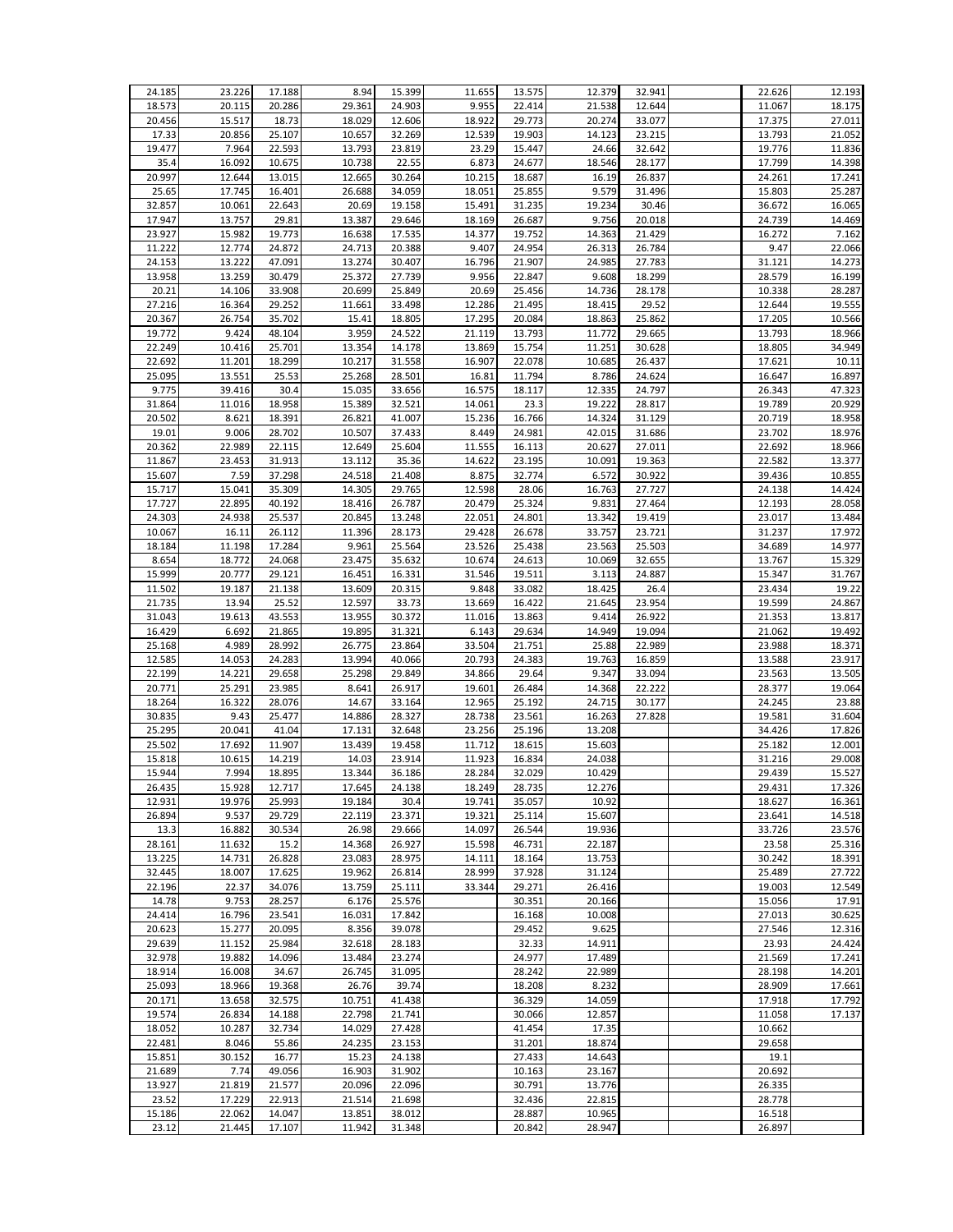|                  | 16.667         |        |                  |        |        |  | 10.429 |  |
|------------------|----------------|--------|------------------|--------|--------|--|--------|--|
| 27.007           |                | 26.308 | 12.803           | 27.493 | 24.494 |  |        |  |
| 18.183           | 11.459         | 39.33  | 17.082           | 14.184 | 23.888 |  | 21.144 |  |
| 21.511           | 14.654         | 20.111 | 23.006           | 34.445 | 24.617 |  | 20.835 |  |
| 15.281           |                |        |                  |        |        |  |        |  |
|                  | 10.92          | 19.411 | 18.907           | 33.128 | 29.434 |  | 35.057 |  |
| 14.958           | 13.339         | 23.356 | 10.319           | 32.092 | 31.714 |  | 29.124 |  |
| 15.062           | 14.716         | 22.818 | 16.523           | 37.642 | 19.399 |  | 39.571 |  |
|                  |                |        |                  |        |        |  |        |  |
| 33.039           | 10.314         | 13.336 | 13.094           |        | 34.159 |  | 23.025 |  |
| 22.598           | 7.96           | 32.595 | 9.241            |        | 20.175 |  | 24.023 |  |
|                  |                |        |                  |        |        |  |        |  |
| 15.962           | 13.543         | 22.41  | 9.319            |        | 12.709 |  | 30.164 |  |
| 15.878           | 6.451          | 24.501 | 13.467           |        | 22.328 |  | 33.457 |  |
| 18.275           | 12.506         | 14.487 | 17.705           |        | 22.263 |  | 25.983 |  |
|                  |                |        |                  |        |        |  |        |  |
| 19.914           | 10.786         | 21.147 | 13.853           |        | 20.69  |  | 22.414 |  |
| 22.365           | 16.459         | 22.283 | 18.397           |        | 29.553 |  | 28.642 |  |
| 21.264           | 12.032         | 21.094 | 9.221            |        | 23.703 |  | 31.157 |  |
|                  |                |        |                  |        |        |  |        |  |
| 24.924           | 18.888         | 32.184 | 16.591           |        | 13.151 |  | 19.149 |  |
| 31.26            | 8.916          | 32.424 | 24.612           |        | 18.732 |  | 22.723 |  |
| 9.988            | 20.69          | 53.453 | 15.889           |        | 43.964 |  |        |  |
|                  |                |        |                  |        |        |  |        |  |
| 10.369           | 16.468         | 29.624 | 25.633           |        | 21.12  |  |        |  |
| 12.983           | 19.403         | 22.448 | 15.517           |        | 18.952 |  |        |  |
|                  |                | 40.675 |                  |        |        |  |        |  |
| 21.484           | 10.202         |        | 15.798           |        | 26.625 |  |        |  |
| 18.337           | 20.692         | 26.073 | 9.729            |        | 19.628 |  |        |  |
| 19.274           | 16.811         | 31.554 | 24.245           |        | 35.665 |  |        |  |
|                  |                |        |                  |        |        |  |        |  |
| 9.956            | 10.826         | 18.711 | 28.05            |        | 32.786 |  |        |  |
| 16.971           | 12.421         | 23.563 | 20.986           |        | 46.174 |  |        |  |
| 8.903            | 7.381          | 28.069 | 21.474           |        | 29.67  |  |        |  |
|                  |                |        |                  |        |        |  |        |  |
| 13.579           | 12.598         | 47.218 | 6.897            |        | 43.179 |  |        |  |
| 30.98            | 17.732         | 27.611 | 9.036            |        | 32.669 |  |        |  |
|                  |                |        |                  |        |        |  |        |  |
| 17.467           | 22.989         | 48.799 | 17.875           |        | 26.775 |  |        |  |
| 31.565           | 12.463         | 41.528 | 3.998            |        | 18.372 |  |        |  |
| 11.494           | 18.777         | 26.311 | 24.718           |        | 28.317 |  |        |  |
|                  |                |        |                  |        |        |  |        |  |
| 8.7              | 16.25          | 24.803 | 14.312           |        |        |  |        |  |
| 16.576           | 9.508          | 28.187 | 14.367           |        |        |  |        |  |
| 34.755           | 12.03          | 37.334 | 18.086           |        |        |  |        |  |
|                  |                |        |                  |        |        |  |        |  |
| 30.811           | 6.184          | 30.141 | 13.503           |        |        |  |        |  |
| 29.278           | 14.05          | 24.923 | 17.362           |        |        |  |        |  |
|                  |                |        |                  |        |        |  |        |  |
| 28.54            | 8.913          | 31.68  | 26.645           |        |        |  |        |  |
| 27.005           | 14.022         | 24.106 | 12.306           |        |        |  |        |  |
| 41.161           | 8.087          | 27.834 | 8.407            |        |        |  |        |  |
|                  |                |        |                  |        |        |  |        |  |
| 28.791           | 11.436         | 27.202 | 15.046           |        |        |  |        |  |
| 16.667           | 24.123         | 22.835 | 13.343           |        |        |  |        |  |
| 25.543           | 14.281         | 32.698 | 28.54            |        |        |  |        |  |
|                  |                |        |                  |        |        |  |        |  |
| 17.497           | 12.085         | 24.333 | 9.441            |        |        |  |        |  |
| 19.635           | 9.238          | 42.669 | 15.87            |        |        |  |        |  |
|                  |                |        |                  |        |        |  |        |  |
| 15.947           | 14.255         | 32.585 | 11.751           |        |        |  |        |  |
| 10.911           | 8.964          | 33.034 | 13.003           |        |        |  |        |  |
| 28.633           | 9.494          | 31.145 | 10.123           |        |        |  |        |  |
|                  |                |        |                  |        |        |  |        |  |
| 37.676           | 14.31          | 20.685 | 11.875           |        |        |  |        |  |
| 23.359           | 17.09          | 34.692 | 19.519           |        |        |  |        |  |
| 30.616           | 16.589         | 35.781 | 12.512           |        |        |  |        |  |
|                  |                |        |                  |        |        |  |        |  |
| 30.177           | 31.559         | 27.375 | 14.238           |        |        |  |        |  |
| 24.356           | 21.38          | 36.952 | 18.51            |        |        |  |        |  |
| 22.629           |                | 20.679 |                  |        |        |  |        |  |
|                  | 16.574         |        | 11.542           |        |        |  |        |  |
| 32.444           | 10.92          | 27.461 | 22.208           |        |        |  |        |  |
| 18.131           | 11.494         | 31.88  | 16.843           |        |        |  |        |  |
|                  |                |        |                  |        |        |  |        |  |
| 22.71            | 13.966         | 22.465 | 13.698           |        |        |  |        |  |
| 25.159           | 16.664         | 32.631 | 22.123           |        |        |  |        |  |
| 20.431           | 28.024         | 39.093 | 10.92            |        |        |  |        |  |
|                  |                |        |                  |        |        |  |        |  |
| 10.28            | 9.722          | 27.814 | 19.353           |        |        |  |        |  |
| 25.287           | 12.389         | 22.325 | 14.725           |        |        |  |        |  |
| 20.214           | 16.97          |        | 16.075           |        |        |  |        |  |
|                  |                | 31.899 |                  |        |        |  |        |  |
| 44.036           | 11.644         | 33.707 | 8.046            |        |        |  |        |  |
| 35.229           | 18.908         | 22.989 | 18.379           |        |        |  |        |  |
|                  |                |        |                  |        |        |  |        |  |
| 38.285           | 14.936         | 26.484 | 18.437           |        |        |  |        |  |
| 27.512           | 11.973         | 21.924 | 18.41            |        |        |  |        |  |
| 16.094           | 15.612         | 28.326 | 24.211           |        |        |  |        |  |
|                  |                |        |                  |        |        |  |        |  |
| 20.62            | 33.132         | 42.367 | 20.69            |        |        |  |        |  |
| 26.661           | 13.001         | 26.866 | 17.07            |        |        |  |        |  |
| 15.873           | 9.962          |        | 12.55            |        |        |  |        |  |
|                  |                | 31.676 |                  |        |        |  |        |  |
| 23.335           | 14.13          | 21.284 | 11.238           |        |        |  |        |  |
| 16.908           | 9.337          | 16.81  | 20.981           |        |        |  |        |  |
|                  |                |        |                  |        |        |  |        |  |
| 12.24            | 24.927         | 24.524 | 19.241           |        |        |  |        |  |
| 25.287           | 19.588         |        | 23.563           |        |        |  |        |  |
|                  |                |        |                  |        |        |  |        |  |
|                  |                |        |                  |        |        |  |        |  |
| 14.796<br>22.762 | 13.44<br>9.195 |        | 16.217<br>25.849 |        |        |  |        |  |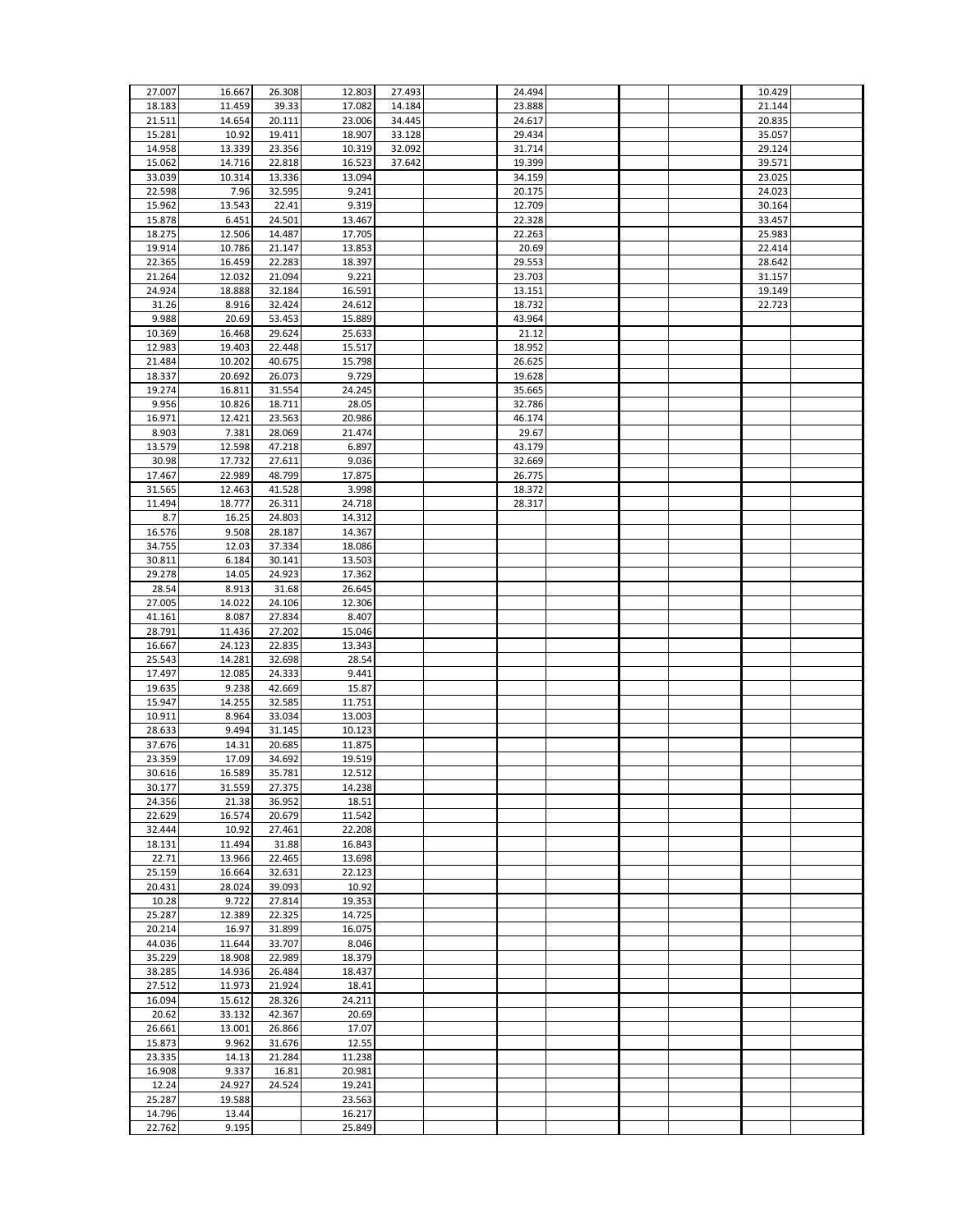| 10.86           | 13.704 | 21.538 |  |  |  |  |
|-----------------|--------|--------|--|--|--|--|
|                 |        |        |  |  |  |  |
| 16.971          | 13.398 | 21.076 |  |  |  |  |
| 14.687          | 12.273 | 13.793 |  |  |  |  |
| 17.792          | 16.271 | 13.995 |  |  |  |  |
| 12.069          | 13.412 | 12.77  |  |  |  |  |
|                 |        |        |  |  |  |  |
| 17.478          | 8.153  | 23.165 |  |  |  |  |
| 27.856          | 21.055 | 14.924 |  |  |  |  |
| 17.043          | 13.647 | 11.286 |  |  |  |  |
|                 |        |        |  |  |  |  |
| 13.217          | 17.894 | 12.652 |  |  |  |  |
| 25.287          | 7.265  | 12.48  |  |  |  |  |
| 24.639          | 27.228 | 13.352 |  |  |  |  |
| 13.113          | 15.214 | 14.666 |  |  |  |  |
|                 |        |        |  |  |  |  |
| 21.733          | 13.092 | 13.69  |  |  |  |  |
| 40.308          | 10.351 | 18.646 |  |  |  |  |
| 34.967          | 13.464 | 17.239 |  |  |  |  |
| 22.035          | 14.045 | 9.77   |  |  |  |  |
| 47.785          | 11.28  | 24.447 |  |  |  |  |
|                 |        |        |  |  |  |  |
| 12.955          | 19.727 | 13.974 |  |  |  |  |
| 28.637          | 14.131 | 13.789 |  |  |  |  |
| 38.867          | 19.929 | 11.057 |  |  |  |  |
| 14.81           | 10.345 | 16.049 |  |  |  |  |
|                 |        |        |  |  |  |  |
| 13.005          | 11.751 | 12.851 |  |  |  |  |
| 46.928          | 31.375 | 12.609 |  |  |  |  |
| 31.636          | 8.226  | 21.828 |  |  |  |  |
| 10.844          | 14.485 | 18.081 |  |  |  |  |
| 14.341          | 9.195  | 22.875 |  |  |  |  |
|                 |        |        |  |  |  |  |
| 6.973           | 7.297  | 14.731 |  |  |  |  |
| 21.674          | 23.965 | 10.303 |  |  |  |  |
| 15.31           | 18.593 | 15.534 |  |  |  |  |
| 37.853          | 13.896 | 16.419 |  |  |  |  |
| 22.739          | 10.265 | 14.671 |  |  |  |  |
|                 |        |        |  |  |  |  |
| 29.678          | 13.521 | 29.147 |  |  |  |  |
| 18.092          | 20.69  | 14.589 |  |  |  |  |
| 26.726          | 25.287 | 18.391 |  |  |  |  |
| 7.351           | 13.026 | 10.734 |  |  |  |  |
| 18.781          | 16.626 | 9.77   |  |  |  |  |
|                 |        |        |  |  |  |  |
| 11.124          | 13.558 | 19.18  |  |  |  |  |
| 25.275          | 20.53  | 11.343 |  |  |  |  |
| 28.993          | 24.99  | 14.348 |  |  |  |  |
| 13.453          | 22.116 | 12.005 |  |  |  |  |
|                 |        |        |  |  |  |  |
|                 |        |        |  |  |  |  |
| 20.122          | 16.667 | 11.57  |  |  |  |  |
| 23.923          | 15.787 | 7.812  |  |  |  |  |
| 22.628          | 12.619 | 14.681 |  |  |  |  |
|                 |        |        |  |  |  |  |
| 12.578          | 19.894 | 9.667  |  |  |  |  |
| 12.42           | 19.184 | 15.322 |  |  |  |  |
| 25.287          | 11.122 | 25.16  |  |  |  |  |
| 17.443          |        | 16.882 |  |  |  |  |
| 21.079          |        | 7.562  |  |  |  |  |
|                 |        | 16.662 |  |  |  |  |
| 21.264          |        |        |  |  |  |  |
| 13.928          |        | 20.585 |  |  |  |  |
| 15.534          |        | 12.062 |  |  |  |  |
| 8.756           |        |        |  |  |  |  |
| 15.995          |        |        |  |  |  |  |
| 13.845          |        |        |  |  |  |  |
|                 |        |        |  |  |  |  |
| 9.207           |        |        |  |  |  |  |
| 13.344          |        |        |  |  |  |  |
| 13.34           |        |        |  |  |  |  |
| 11.853          |        |        |  |  |  |  |
| 14.947          |        |        |  |  |  |  |
|                 |        |        |  |  |  |  |
| 15.426          |        |        |  |  |  |  |
| 10.491          |        |        |  |  |  |  |
| 11.545          |        |        |  |  |  |  |
| 9.091           |        |        |  |  |  |  |
| 12.372          |        |        |  |  |  |  |
|                 |        |        |  |  |  |  |
| 12.241          |        |        |  |  |  |  |
| 10.285          |        |        |  |  |  |  |
| 21.482          |        |        |  |  |  |  |
| 9.753           |        |        |  |  |  |  |
| 11.494          |        |        |  |  |  |  |
|                 |        |        |  |  |  |  |
| 6.696           |        |        |  |  |  |  |
| 9.571           |        |        |  |  |  |  |
| 9.345           |        |        |  |  |  |  |
| 21.25<br>10.045 |        |        |  |  |  |  |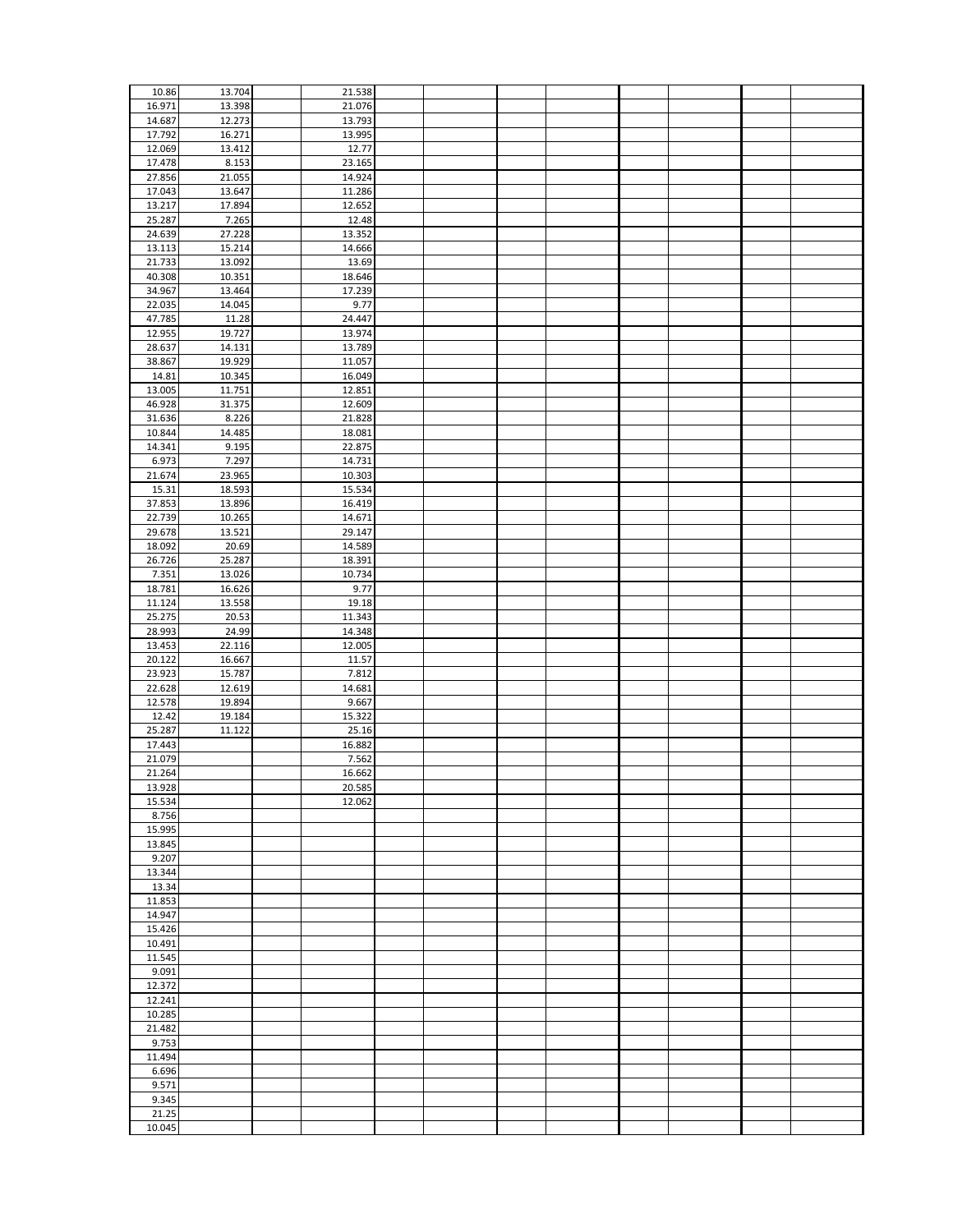| 7.471  |  |  |  |  |  |  |
|--------|--|--|--|--|--|--|
| 20.951 |  |  |  |  |  |  |
| 26.518 |  |  |  |  |  |  |
|        |  |  |  |  |  |  |
| 12.695 |  |  |  |  |  |  |
| 8.572  |  |  |  |  |  |  |
| 10.615 |  |  |  |  |  |  |
| 15.9   |  |  |  |  |  |  |
| 13.711 |  |  |  |  |  |  |
| 10.774 |  |  |  |  |  |  |
| 10.768 |  |  |  |  |  |  |
|        |  |  |  |  |  |  |
| 9.77   |  |  |  |  |  |  |
| 10.714 |  |  |  |  |  |  |
| 28.735 |  |  |  |  |  |  |
| 19.607 |  |  |  |  |  |  |
| 7.009  |  |  |  |  |  |  |
| 38.029 |  |  |  |  |  |  |
| 25.372 |  |  |  |  |  |  |
|        |  |  |  |  |  |  |
| 22.806 |  |  |  |  |  |  |
| 21.163 |  |  |  |  |  |  |
| 10.345 |  |  |  |  |  |  |
| 17.289 |  |  |  |  |  |  |
| 13.894 |  |  |  |  |  |  |
| 14.185 |  |  |  |  |  |  |
| 27.011 |  |  |  |  |  |  |
| 7.679  |  |  |  |  |  |  |
|        |  |  |  |  |  |  |
| 14.475 |  |  |  |  |  |  |
| 28.058 |  |  |  |  |  |  |
| 11.337 |  |  |  |  |  |  |
| 25.39  |  |  |  |  |  |  |
| 16.731 |  |  |  |  |  |  |
| 15.517 |  |  |  |  |  |  |
|        |  |  |  |  |  |  |
| 20.252 |  |  |  |  |  |  |
| 20.115 |  |  |  |  |  |  |
| 20.676 |  |  |  |  |  |  |
| 9.987  |  |  |  |  |  |  |
| 14.662 |  |  |  |  |  |  |
| 6.851  |  |  |  |  |  |  |
| 10.034 |  |  |  |  |  |  |
|        |  |  |  |  |  |  |
| 21.932 |  |  |  |  |  |  |
| 11.062 |  |  |  |  |  |  |
| 10.166 |  |  |  |  |  |  |
| 5.719  |  |  |  |  |  |  |
| 12.719 |  |  |  |  |  |  |
| 14.211 |  |  |  |  |  |  |
|        |  |  |  |  |  |  |
| 19.631 |  |  |  |  |  |  |
| 28.084 |  |  |  |  |  |  |
| 17.293 |  |  |  |  |  |  |
| 18.499 |  |  |  |  |  |  |
| 23.74  |  |  |  |  |  |  |
| 7.999  |  |  |  |  |  |  |
| 16.027 |  |  |  |  |  |  |
|        |  |  |  |  |  |  |
| 11.864 |  |  |  |  |  |  |
| 11.831 |  |  |  |  |  |  |
| 13.7   |  |  |  |  |  |  |
| 13.662 |  |  |  |  |  |  |
| 16.548 |  |  |  |  |  |  |
| 23.363 |  |  |  |  |  |  |
| 6.515  |  |  |  |  |  |  |
|        |  |  |  |  |  |  |
| 8.368  |  |  |  |  |  |  |
| 13.652 |  |  |  |  |  |  |
| 15.359 |  |  |  |  |  |  |
| 20.822 |  |  |  |  |  |  |
| 21.777 |  |  |  |  |  |  |
| 19.812 |  |  |  |  |  |  |
| 15.781 |  |  |  |  |  |  |
|        |  |  |  |  |  |  |
| 28.188 |  |  |  |  |  |  |
| 9.432  |  |  |  |  |  |  |
| 22.556 |  |  |  |  |  |  |
| 9.258  |  |  |  |  |  |  |
| 23.332 |  |  |  |  |  |  |
| 26.764 |  |  |  |  |  |  |
|        |  |  |  |  |  |  |
| 24.946 |  |  |  |  |  |  |
| 18.949 |  |  |  |  |  |  |
| 20.934 |  |  |  |  |  |  |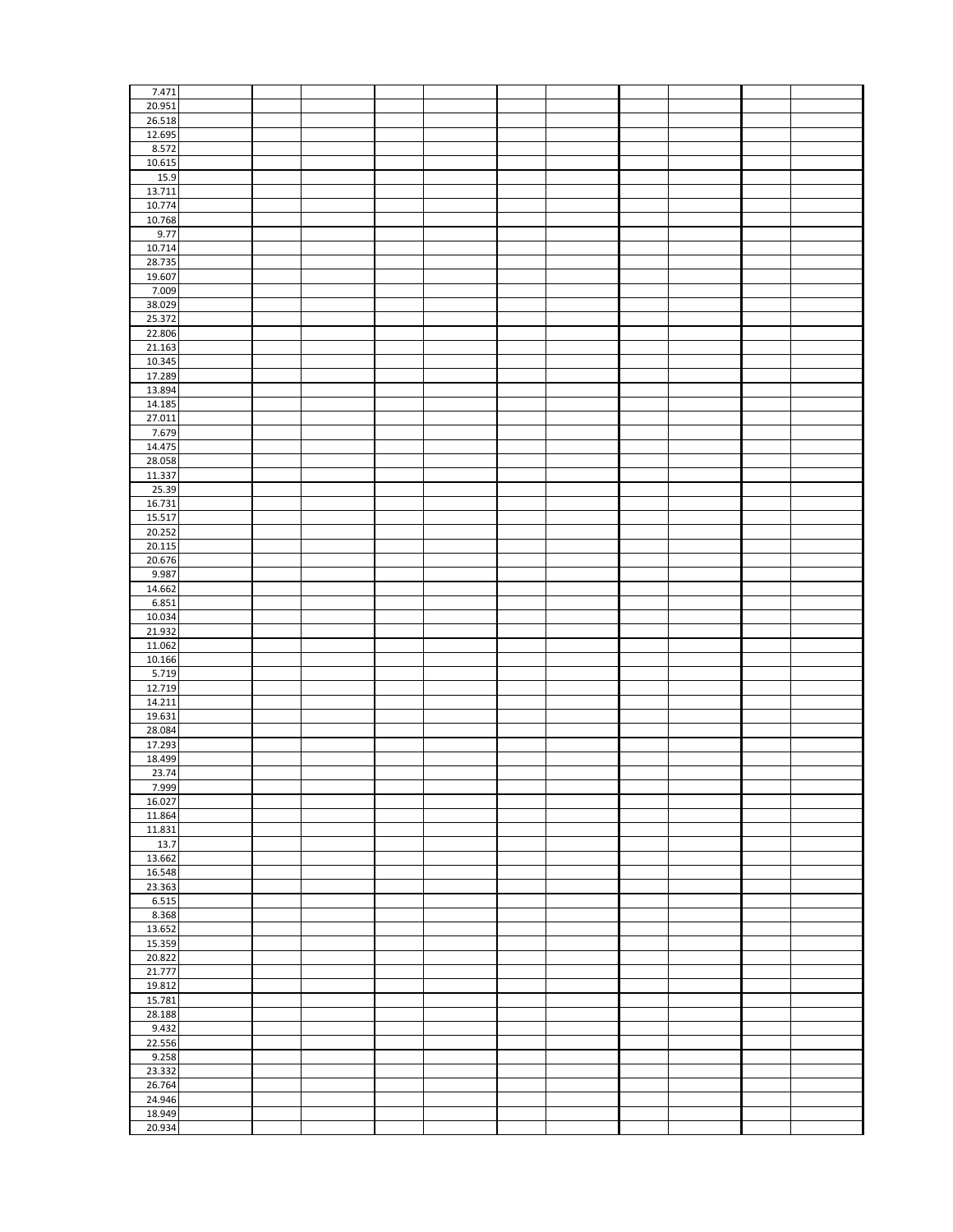| 13.997           |  |  |  |  |  |  |
|------------------|--|--|--|--|--|--|
| 20.343           |  |  |  |  |  |  |
| 13.975           |  |  |  |  |  |  |
|                  |  |  |  |  |  |  |
| 12.644           |  |  |  |  |  |  |
| 20.978           |  |  |  |  |  |  |
|                  |  |  |  |  |  |  |
| 23.437           |  |  |  |  |  |  |
| 31.676           |  |  |  |  |  |  |
| 22.357           |  |  |  |  |  |  |
|                  |  |  |  |  |  |  |
| 19.724           |  |  |  |  |  |  |
| 14.886           |  |  |  |  |  |  |
|                  |  |  |  |  |  |  |
| 22.112           |  |  |  |  |  |  |
| 8.847            |  |  |  |  |  |  |
|                  |  |  |  |  |  |  |
| 22.593           |  |  |  |  |  |  |
| 11.96            |  |  |  |  |  |  |
|                  |  |  |  |  |  |  |
| 27.988           |  |  |  |  |  |  |
| 24.913           |  |  |  |  |  |  |
|                  |  |  |  |  |  |  |
| 15.366           |  |  |  |  |  |  |
| 15.927           |  |  |  |  |  |  |
| 12.069           |  |  |  |  |  |  |
|                  |  |  |  |  |  |  |
| 22.342           |  |  |  |  |  |  |
| 12.651           |  |  |  |  |  |  |
|                  |  |  |  |  |  |  |
| 16.868           |  |  |  |  |  |  |
| 1024             |  |  |  |  |  |  |
|                  |  |  |  |  |  |  |
| 21.618           |  |  |  |  |  |  |
| 18.391           |  |  |  |  |  |  |
| 29.01            |  |  |  |  |  |  |
|                  |  |  |  |  |  |  |
| 26.687           |  |  |  |  |  |  |
| 20.094           |  |  |  |  |  |  |
|                  |  |  |  |  |  |  |
| 12.644           |  |  |  |  |  |  |
| 26.48            |  |  |  |  |  |  |
|                  |  |  |  |  |  |  |
| 10.033           |  |  |  |  |  |  |
| 28.622           |  |  |  |  |  |  |
|                  |  |  |  |  |  |  |
| 26.569           |  |  |  |  |  |  |
| 24.651           |  |  |  |  |  |  |
| 25.231           |  |  |  |  |  |  |
|                  |  |  |  |  |  |  |
| 14.04            |  |  |  |  |  |  |
| 12.644           |  |  |  |  |  |  |
|                  |  |  |  |  |  |  |
|                  |  |  |  |  |  |  |
|                  |  |  |  |  |  |  |
| 25.139           |  |  |  |  |  |  |
| 26.386           |  |  |  |  |  |  |
| 37.387           |  |  |  |  |  |  |
|                  |  |  |  |  |  |  |
| 22.151           |  |  |  |  |  |  |
| 14.047           |  |  |  |  |  |  |
|                  |  |  |  |  |  |  |
| 30.517           |  |  |  |  |  |  |
| 21.629           |  |  |  |  |  |  |
|                  |  |  |  |  |  |  |
| 15.517           |  |  |  |  |  |  |
| 22.088           |  |  |  |  |  |  |
| 17.565           |  |  |  |  |  |  |
|                  |  |  |  |  |  |  |
| 28.853           |  |  |  |  |  |  |
| 20.141           |  |  |  |  |  |  |
|                  |  |  |  |  |  |  |
| 18.107           |  |  |  |  |  |  |
| 19.656           |  |  |  |  |  |  |
| 10.345           |  |  |  |  |  |  |
|                  |  |  |  |  |  |  |
| 20.296           |  |  |  |  |  |  |
| 19.768           |  |  |  |  |  |  |
| 14.775           |  |  |  |  |  |  |
|                  |  |  |  |  |  |  |
| 18.519           |  |  |  |  |  |  |
| 15.915           |  |  |  |  |  |  |
|                  |  |  |  |  |  |  |
| 15.31            |  |  |  |  |  |  |
| 12.007           |  |  |  |  |  |  |
|                  |  |  |  |  |  |  |
| 13.594           |  |  |  |  |  |  |
| 14.387           |  |  |  |  |  |  |
| 8.935            |  |  |  |  |  |  |
|                  |  |  |  |  |  |  |
| 15.135           |  |  |  |  |  |  |
| 24.377           |  |  |  |  |  |  |
|                  |  |  |  |  |  |  |
| 8.046            |  |  |  |  |  |  |
| 11.828           |  |  |  |  |  |  |
|                  |  |  |  |  |  |  |
| 11.968           |  |  |  |  |  |  |
| 38.754           |  |  |  |  |  |  |
|                  |  |  |  |  |  |  |
| 24.072           |  |  |  |  |  |  |
| 26.099           |  |  |  |  |  |  |
|                  |  |  |  |  |  |  |
| 28.197           |  |  |  |  |  |  |
| 30.765           |  |  |  |  |  |  |
|                  |  |  |  |  |  |  |
| 28.507<br>20.333 |  |  |  |  |  |  |